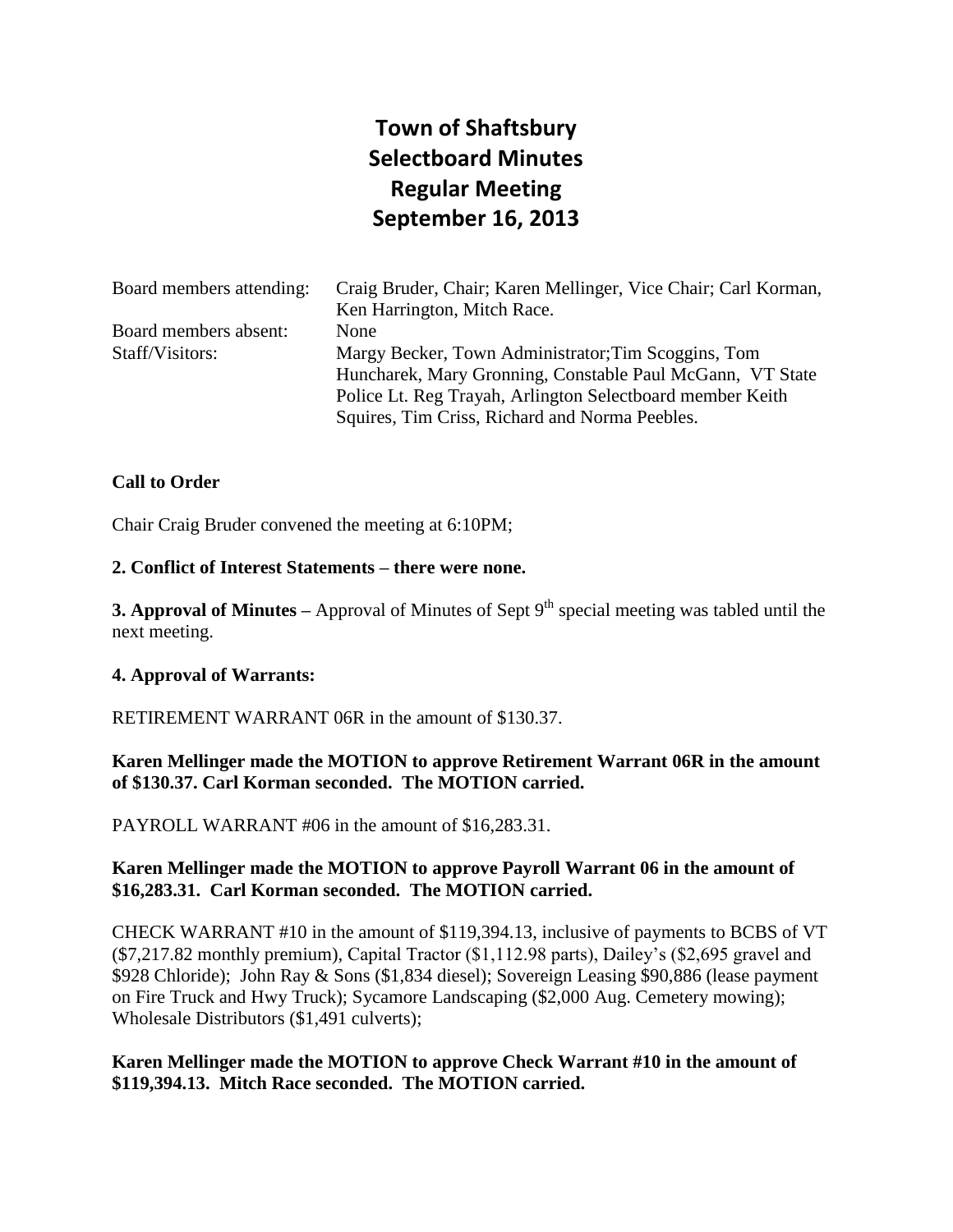# **5. Announcements:**

It was noted October 26 is the date for the next household hazardous waste day (9AM-noon) for Shaftsbury, Pownal, and Stamford residents. Shaftsbury residents may also drop off up to 4 rimless tires for free at the Transfer Station all day.

# **6. Public Comments:**

Tim Criss spoke to the Selectboard regarding is concerns about gravel application and grading practices on Blueberry Hill Road. Richard and Normal Peebles also expressed similar concerns. Some discussions followed with regards to the need to provide more training to the road crew in grader operations. Margy Becker reported she had been in touch with a grader operator recommended to her by VT Local Roads and Keith Squires of Arlington.

# **7. Town Garage Committee Status Report:**

Karen Mellinger reported the Garage Committee is now meeting every Wednesday at 6:30PM in Cole Hall. It is putting together an educational campaign for a potential December  $3<sup>rd</sup>$  bond vote. Details of the public education campaign were briefly discussed. Should the December  $3<sup>rd</sup>$  bond vote pass, the Town would be able to take advantage of a late winter construction bid deadline, which is optimal for competitive bidding. Karen Mellinger further reported time is not on the Town's side. Interest rates have climbed one percent, since the March defeat of a proposed \$1.5 million bond. The Garage Committee is very concerned that a delay in a positive bond vote would directly translate into lost square footage for the garage and salt sheds.

## **8. Health Insurance Reform:**

Larry Smith, Member Relations of VT League of Cities and Towns, spoke to the Selectboard concerning the major changes in the delivery and purchase of health insurance as a result of the Affordable Health Care Act and the new Vermont Health Exchange. Beginning October  $1<sup>st</sup>$  the Town will be able to register with the Exchange, select a preferred plan (if any), and provide an employee census. Employees may shop for insurance on the Exchange beginning October 1<sup>st</sup> and through November  $30<sup>th</sup>$ . The Town will have to decide a) if it will continue to offer health insurance, and b) what (if any) assistance it will provide to employees to offset costs for premium and medical services. Should the Town elect to get out of the health insurance business, employees might be able to take advantage of federal tax credits – if they meet income eligibility requirements.

# **9. Constables and Potential Future Roles**

VT State Police Lieutenant Reg Trayah and Constable Paul McGann met with the Selectboard. Paul McGann is a certified law enforcement who currently works for the Manchester Police Department. He was elected as a Shaftsbury  $1<sup>st</sup>$  Constable for a one year term in March 2013.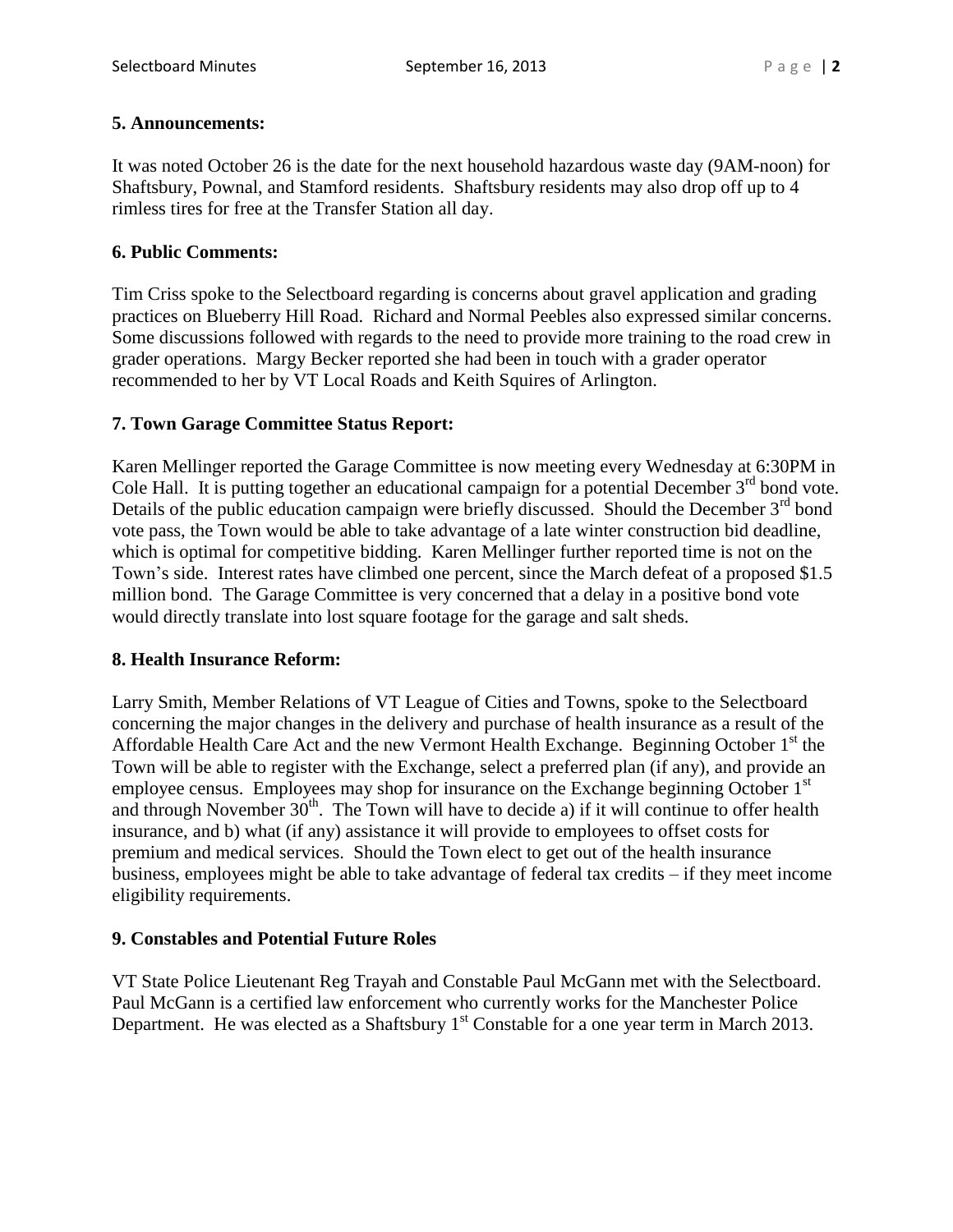Lieutenant Traya and Mitch Race reported that Mr. McGann's status as a certified law enforcement officer presents an opportunity for the Town. Because Mr. McGann is a certified law enforcement officer, he has the required training to be able to assume law enforcement duties in the Town in accordance with new state laws.

Shaftsbury has historically elected Constables. Mitch Race recommended the Town consider changing from elected to appointed Constables in order to give the Selectboard better control of its Constable(s). An appointed term could be for 3 years.

Lt Trayah acknowledged that having local policing options is a benefit to the town. It was also mentioned that the Selectboard would determine what policing options an appointed 1st constable would have. If the constable were to retire, it would be up the Selectboard to seek a qualified candidate with law enforcement certifications. If none were available the position could be left vacant until a qualified individual could be appointed.

Lieutenant Trayah reviewed the investments that would be needed to provide for a certified Constable. VSP will not offer dispatch services. The Town would have to make arrangements with Bennington PD or Bennington County Sheriffs for dispatch services. A uniform, protective equipment, evidence room or safe with limited access, computer, communications devices, possibly a vehicle, and a weapon(s) would be required. Mitch Race noted that a used vehicle could be purchased.

Carl Korman expressed concerns regarding the Town's liability for a Constable with law enforcement authority. Margy Becker questioned Lieutenant Trayah concerning what appeared to be a change in his recommendations from prior discussions on the same topic in 2009. At that time the Selectboard decided it did not want to proceed with law enforcement certification for its Constables.

Lieutenant Trayah clarified that in 2009 the Town did not have Constables with any law enforcement training. He stated he would not recommend the Town consider upgrading the status of its Constables unless and until they had law enforcement training. This, he pointed out, is the current circumstance.

Paul McGann stated the Town must decide what law enforcement duties should be assigned to its Constable(s). He reminded Selectboard members he would only be authorized to practice LE duties within the borders of Shaftsbury.

Karen Mellinger pointed out the voters have the ultimate say in whether Constables are appointed or elected. Mitch Race suggested the question be put on the ballot in December, when the voters are asked to vote on the garage bond.

Town Administrator Margy Becker spoke in favor of more law enforcement presence in town. She expressed some concerns with the general proposition of enabling Constables to be trained to carry out law enforcement and noted the Selectboard had not discussed any other options for obtaining such coverage. Lieutenant Trayah noted the VSP does contract directly with Towns.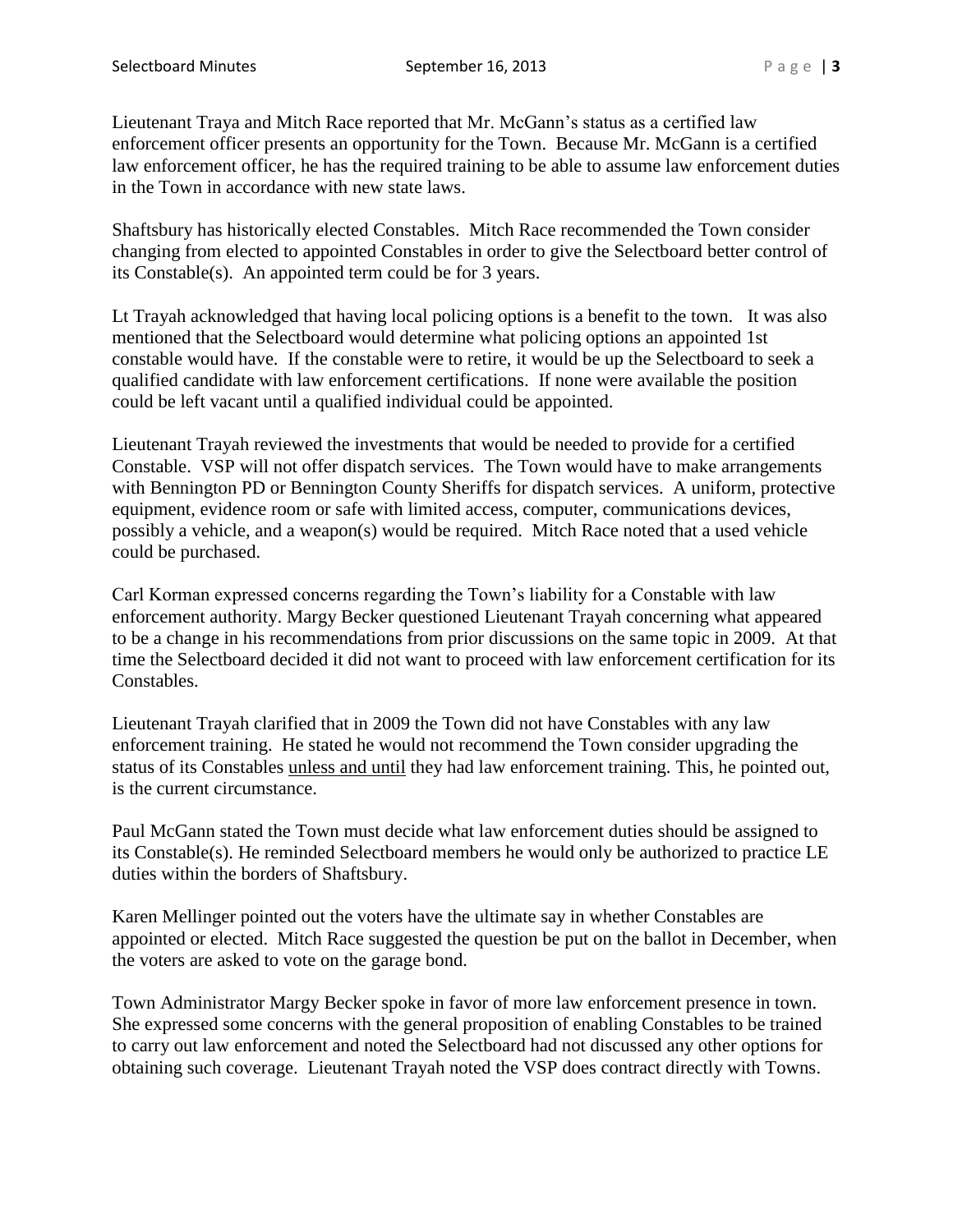Margy Becker questioned whether the Constable would be an employee or an independent contractor. If an employee – an open recruitment process would be required. Carl Korman noted the Constable is an agent of the Town. Brief discussions ensued regarding the option of balancing the investment in Sheriff's Department coverage and the hours a Constable would be available.

It was agreed discussions will resume on October  $7<sup>th</sup>$ . Karen Mellinger noted the Garage Committee has yet to confirm its recommendation for the December 3 bond vote date.

# **10. Appointment Policy:**

Selectboard member Mitch Race led discussions and review of a proposed policy for appointments to boards and commissions. The second reading of the proposed policy will take place at the Selectboard's next regular meeting on October 7, 2013.

# **11. Town Administrator's Report:**

Margy Becker reported she will contact VTEL and inquire about a meeting with the Town if VTEL submit its application to the PSB for a telecommunications tower on Buck Hill Road. She noted regional meetings concerning collection of household hazardous wastes and other waste streams continue, and she will attend a meeting at the BCRC on Wednesday regarding same. She has completed review of applications/resumes for the Administrative Assistant position and will begin interviews shortly. The vendor for the 2013 Dodge Ram was finally paid from the lease escrow account.

## **12. Other business:**

Ken Harrington requested that ditch repairs on Twitchell Hill begin immediately. He noted that repairs should occur between addresses #150 and #252. Carl Korman will draft a letter to landowners on Twitchell Hill. Margy Becker will ask the Road Foreman to prepare labor and materials estimates for ditch repairs. Should the estimate be less than \$3,000 – the crew will proceed with repairs as soon as possible. If the estimate exceeds \$3,000 – the Board will be asked to approve the repairs on October  $7<sup>th</sup>$ .

Ken Harrington inquired about how fog lines could be put down on White Creek Road. The Road Foreman will be directed to look into this matter.

Craig Bruder confirmed he is resigning from the Selectboard effective September 30<sup>th</sup>. Board members extended hearty 'thank yous' for all his years of service on the Planning Commission and Selectboard.

## **13. Executive Session** – **Personnel**

**Karen Mellinger made the MOTION to enter executive session at 9:10PM to discuss a personnel matter. Carl Korman seconded. MOTION carried unanimously.**